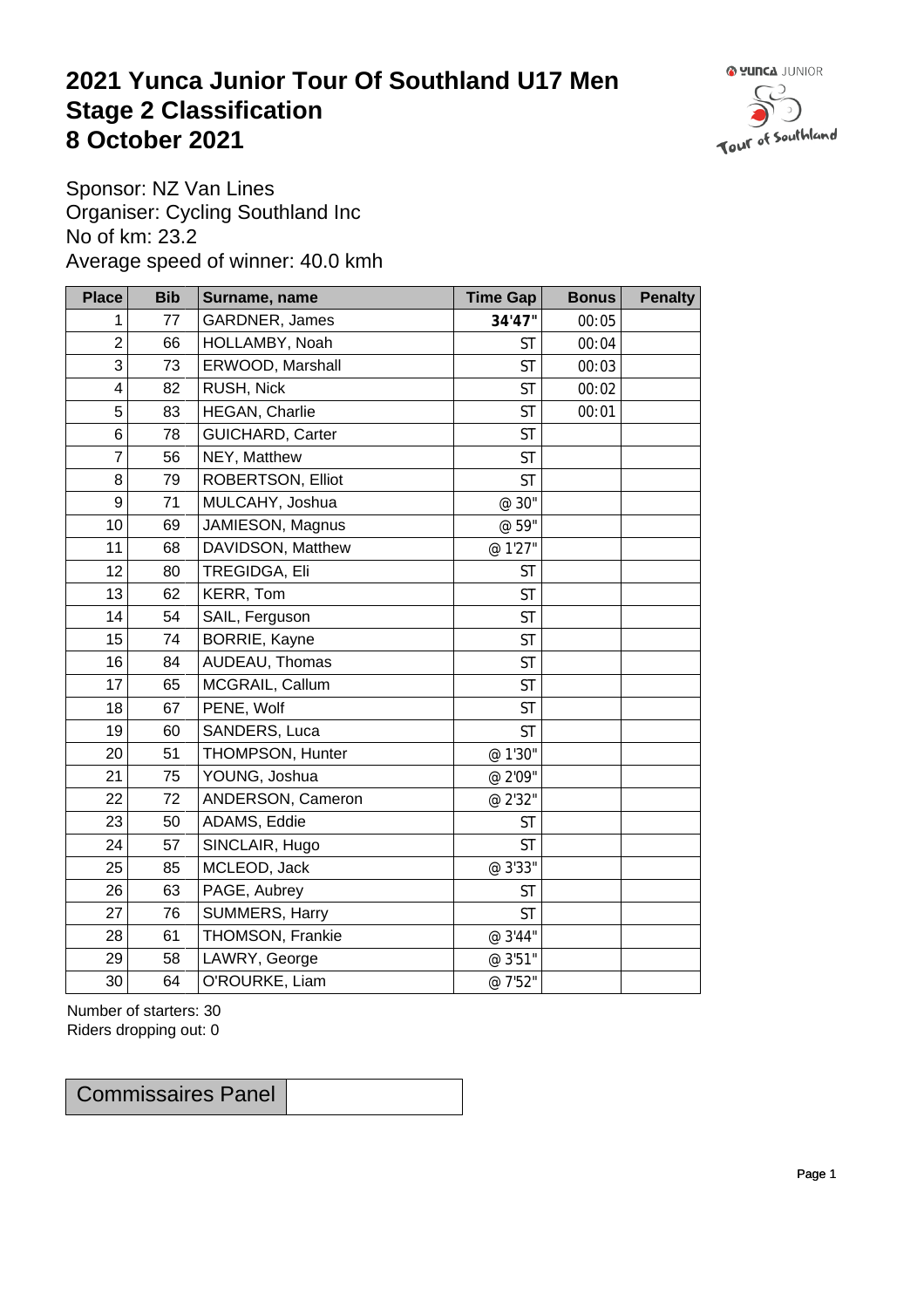## **2021 Yunca Junior Tour Of Southland U17 Men General Classification (Stage 2)**<br> **8 October 2021 8 October 2021**



Organiser: Cycling Southland Inc

| <b>Place</b>     | <b>Bib</b> | Surname, name           | <b>Time Gap</b> |
|------------------|------------|-------------------------|-----------------|
| 1                | 77         | GARDNER, James          | 39'21"          |
| $\overline{2}$   | 73         | ERWOOD, Marshall        | @ 05"           |
| 3                | 56         | NEY, Matthew            | @ 08"           |
| 4                | 79         | ROBERTSON, Elliot       | @ 09"           |
| 5                | 82         | RUSH, Nick              | @ 11"           |
| 6                | 78         | <b>GUICHARD, Carter</b> | @ 13"           |
| 7                | 66         | HOLLAMBY, Noah          | @ 16"           |
| 8                | 83         | HEGAN, Charlie          | @ 20"           |
| $\boldsymbol{9}$ | 71         | MULCAHY, Joshua         | @ 55"           |
| 10               | 69         | JAMIESON, Magnus        | @ 1'18"         |
| 11               | 62         | KERR, Tom               | @ 1'54"         |
| 12               | 65         | MCGRAIL, Callum         | @ 1'59"         |
| 13               | 68         | DAVIDSON, Matthew       | @ 2'00"         |
| 14               | 80         | TREGIDGA, Eli           | ST              |
| 15               | 54         | SAIL, Ferguson          | @ 2'01"         |
| 16               | 67         | PENE, Wolf              | @ 2'03"         |
| 17               | 51         | THOMPSON, Hunter        | <b>ST</b>       |
| 18               | 84         | AUDEAU, Thomas          | @ 2'08"         |
| 19               | 74         | <b>BORRIE, Kayne</b>    | <b>ST</b>       |
| 20               | 60         | SANDERS, Luca           | @ 2'12"         |
| 21               | 75         | YOUNG, Joshua           | @ 2'39"         |
| 22               | 57         | SINCLAIR, Hugo          | @ 3'00"         |
| 23               | 72         | ANDERSON, Cameron       | @ 3'04"         |
| 24               | 50         | ADAMS, Eddie            | @ 3'14"         |
| 25               | 76         | SUMMERS, Harry          | @ 4'13"         |
| 26               | 61         | THOMSON, Frankie        | @ 4'16"         |
| 27               | 63         | PAGE, Aubrey            | @ 4'26"         |
| 28               | 58         | LAWRY, George           | @ 4'29"         |
| 29               | 85         | MCLEOD, Jack            | @ 4'31"         |
| 30               | 64         | O'ROURKE, Liam          | @ 8'53"         |

| <b>Commissaires Panel</b> |  |
|---------------------------|--|
|---------------------------|--|